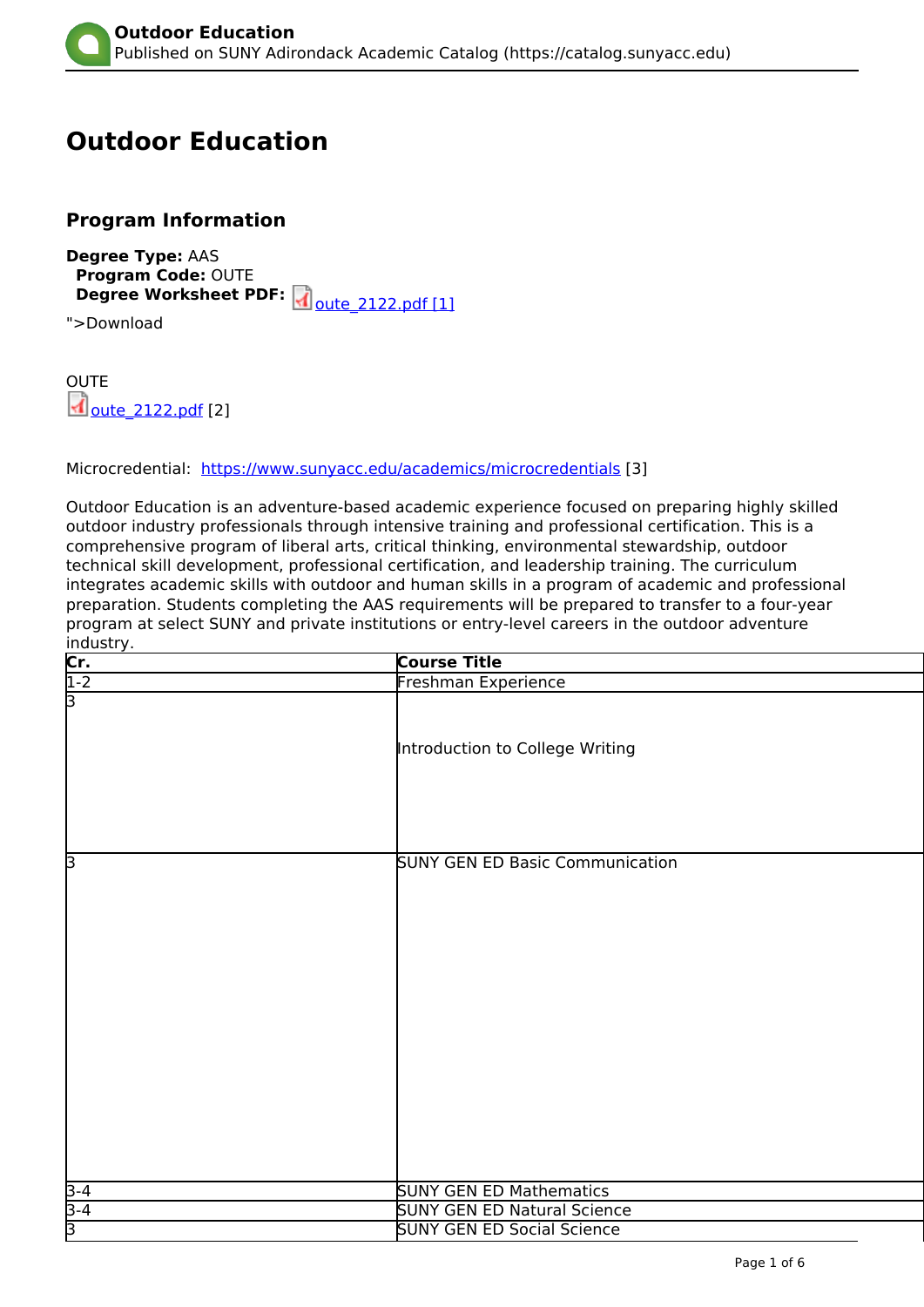<span id="page-1-0"></span>

 $\mathsf{l}$ 

Published on SUNY Adirondack Academic Catalog (https://catalog.sunyacc.edu)

| Recommended First Year |                                                                   |  |
|------------------------|-------------------------------------------------------------------|--|
|                        |                                                                   |  |
|                        | Minimum Credits required for graduation                           |  |
| $\frac{3}{63}$         | Electives                                                         |  |
| 6                      | iberal Arts and Sciences [4]                                      |  |
|                        |                                                                   |  |
|                        | Adventure Program Operations Internship or Topics in Adventure Pr |  |
| <u>   արո</u>          | Rock Climbing Guiding and Instruction                             |  |
|                        | <b>Fundamentals of Backcountry Skiing</b>                         |  |
|                        | <b>Challenge Course Management</b>                                |  |
|                        | Choose 2 courses from;                                            |  |
|                        | Rock Climbing I<br><b>Rock Climbing II</b>                        |  |
|                        |                                                                   |  |
|                        | Skiing II or Snowboarding II                                      |  |
|                        | Skiing I or Snowboarding I                                        |  |
|                        | <b>Challenge Course II</b>                                        |  |
|                        | Challenge Course I                                                |  |
| $\overline{6}$         | Complete 6 courses from;                                          |  |
|                        |                                                                   |  |
|                        |                                                                   |  |
|                        |                                                                   |  |
|                        |                                                                   |  |
|                        |                                                                   |  |
|                        |                                                                   |  |
|                        |                                                                   |  |
| 6                      | Agriculture/Business Elective                                     |  |
|                        |                                                                   |  |
|                        |                                                                   |  |
|                        |                                                                   |  |
|                        |                                                                   |  |
| 3                      | Principles of Hospitality and Tourism                             |  |
| В                      | Adventure Program Operations Internship or Topics in Adventure Pr |  |
| ախ                     | Introduction to Therapeutic Recreation                            |  |
|                        | Adventure Program Leadership and Instruction                      |  |
| З                      | Wilderness First Responder                                        |  |
| mlm                    | <b>Foundations of Adventure Education</b>                         |  |
|                        | <b>Basic River and Backcountry Canoeing</b>                       |  |
|                        | Fundamentals of Backcountry Living                                |  |
|                        |                                                                   |  |
|                        |                                                                   |  |
|                        |                                                                   |  |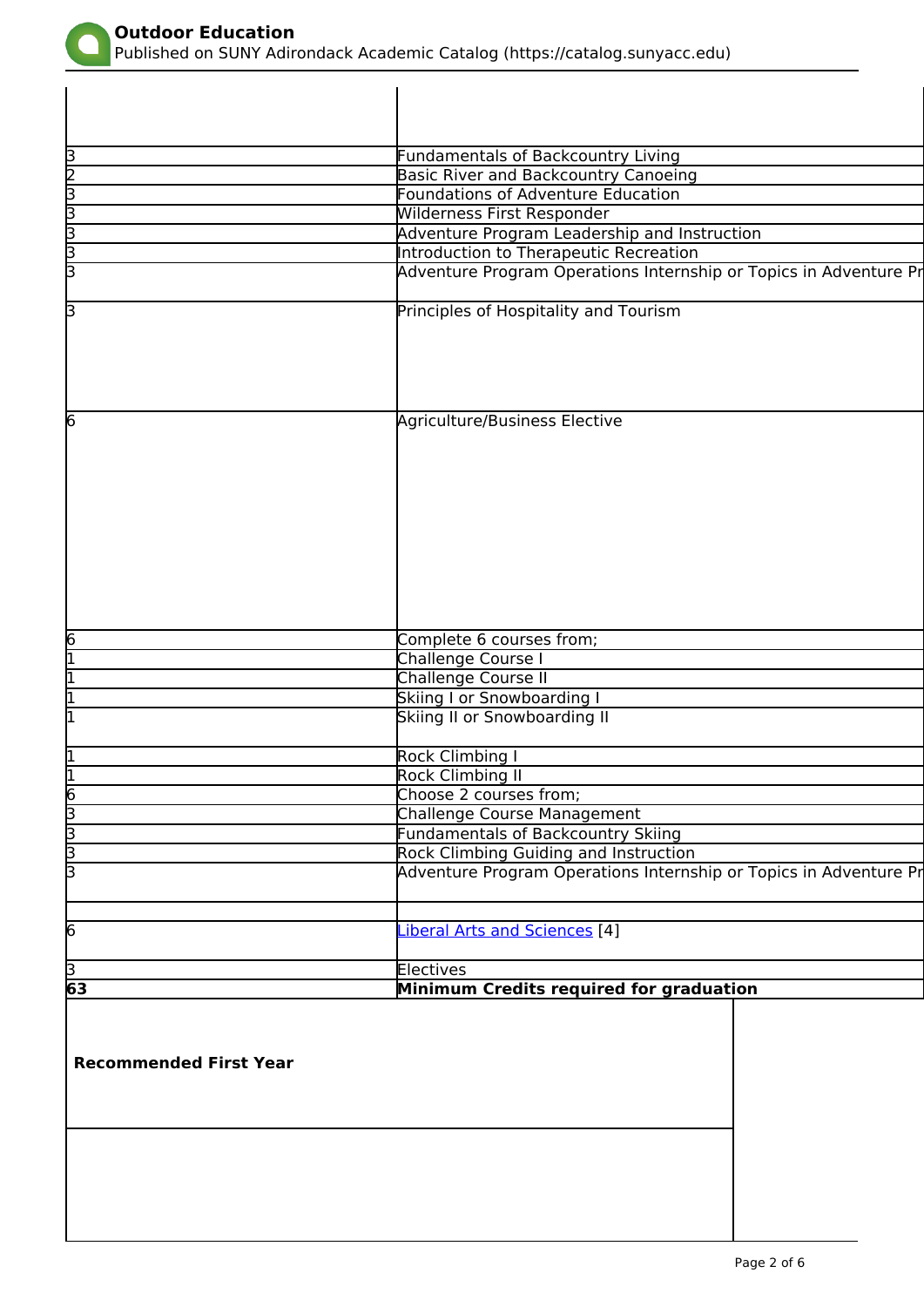

Published on SUNY Adirondack Academic Catalog (https://catalog.sunyacc.edu)

**First Semester**

| $1 - 2$                | HRD100, HRD100A or HRD110 |
|------------------------|---------------------------|
| 3                      | ENG101                    |
| 3                      | PSY 101 or SOC 101        |
| $\mathsf{3}$           | AVS101                    |
| $\mathsf{3}$           | AVS140                    |
| $\mathbf 1$            | <b>PED152</b>             |
| $\mathbf 1$            | <b>PED165</b>             |
| <b>Second Semester</b> |                           |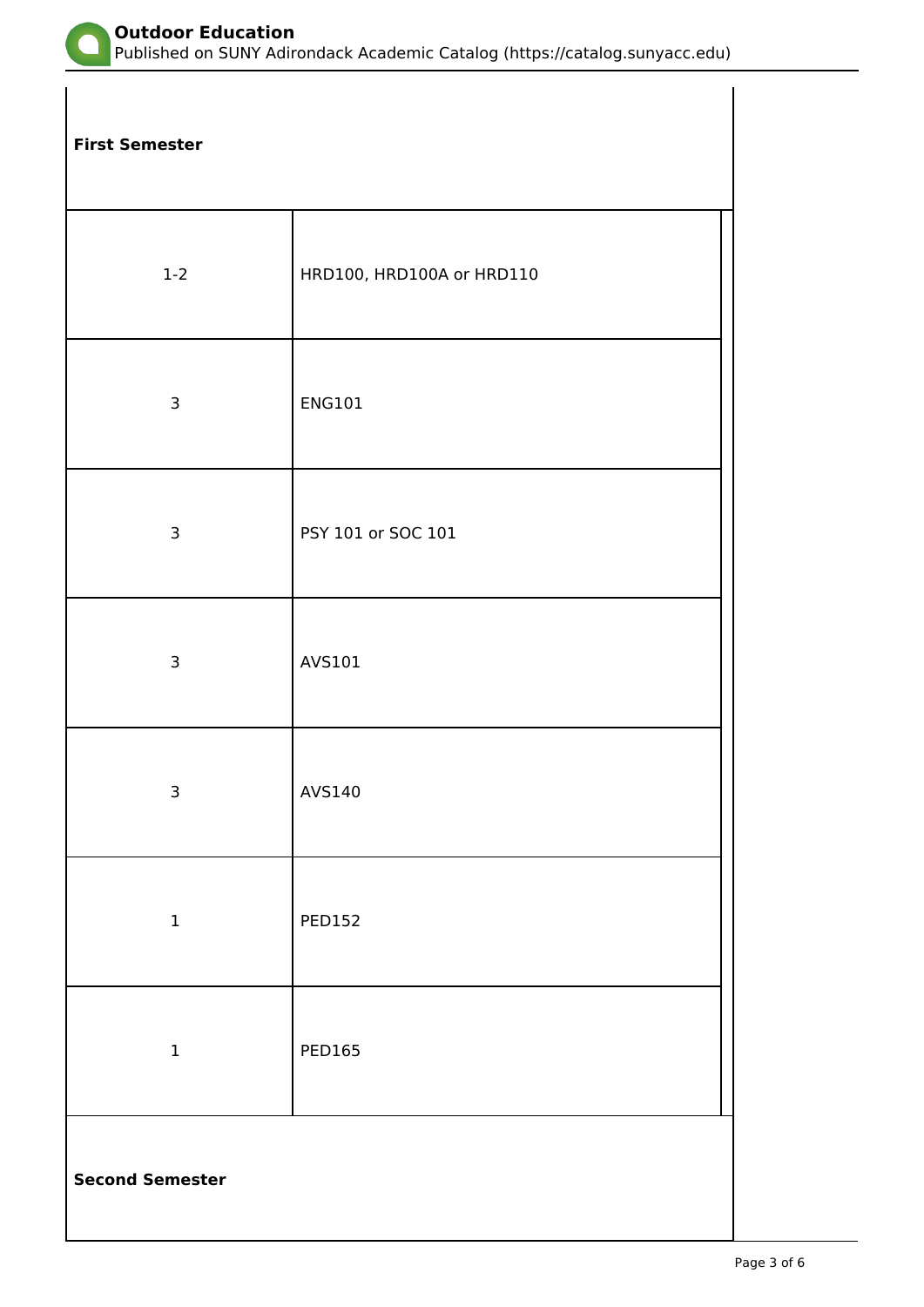

Published on SUNY Adirondack Academic Catalog (https://catalog.sunyacc.edu)

| 3                              | <b>HOS 181</b>                             |  |
|--------------------------------|--------------------------------------------|--|
| $\mathsf{3}$                   | ENG102 - ENG110                            |  |
| $\mathsf{3}$                   | <b>Liberal Arts and Sciences Electives</b> |  |
| $\overline{2}$                 | AVS102                                     |  |
| $\mathsf{3}$                   | <b>HED108</b>                              |  |
| $\mathbf 1$                    | PED124 or PED144                           |  |
| $\mathbf 1$                    | <b>PED162</b>                              |  |
| $\mathbf 1$                    | <b>PED166</b>                              |  |
| <b>Recommended Second Year</b> |                                            |  |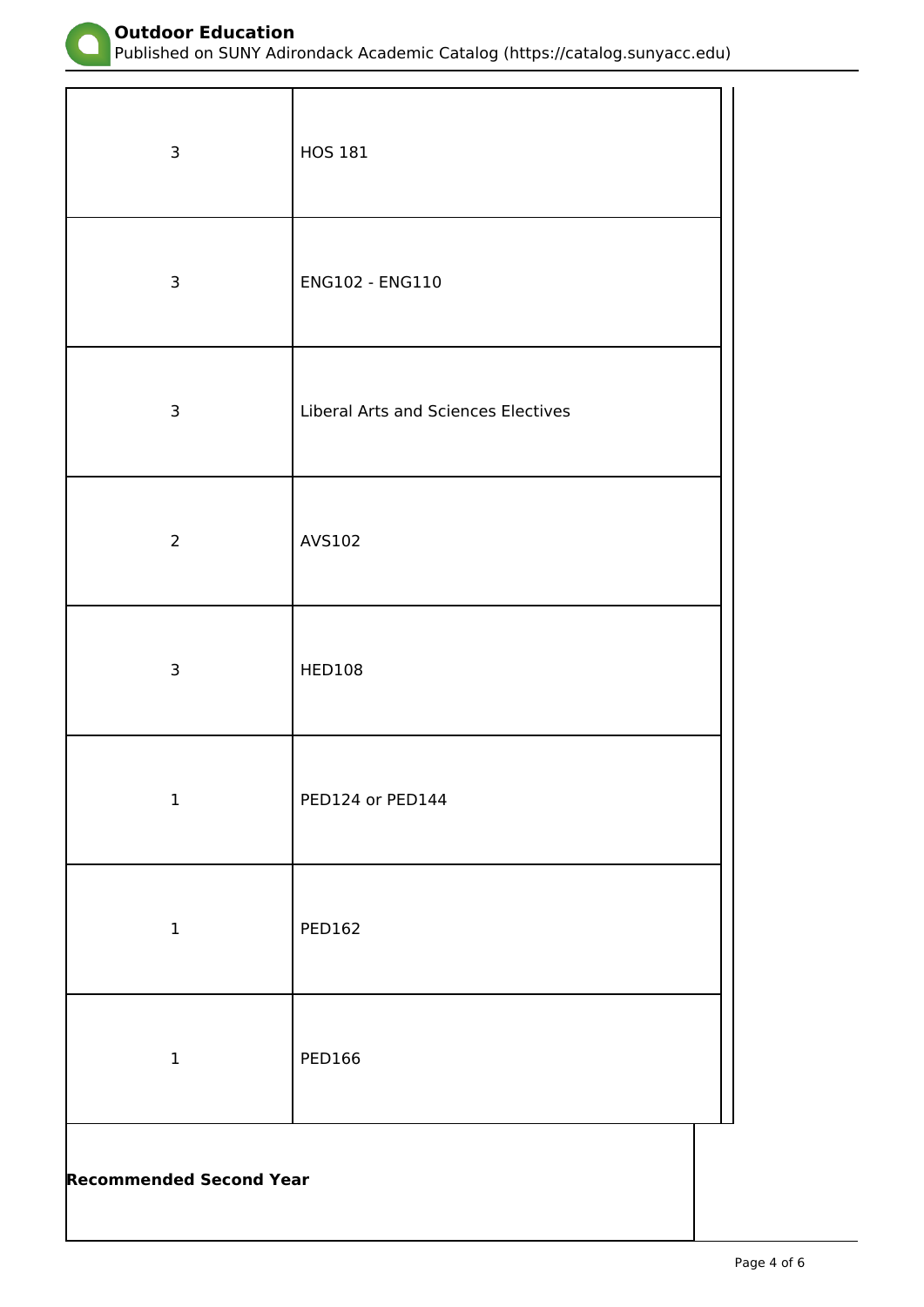

Published on SUNY Adirondack Academic Catalog (https://catalog.sunyacc.edu)

| <b>Third Semester</b>  |                                       |  |
|------------------------|---------------------------------------|--|
| þ                      | AGR/BUS Elective - See Note 1         |  |
| þ                      | Outdoor Education course - See Note 2 |  |
| þ                      | <b>AVS227</b>                         |  |
| β                      | <b>SUNY GEN ED Mathematics</b>        |  |
| β                      | Liberal Arts and Sciences elective    |  |
| <b>Fourth Semester</b> |                                       |  |
| β                      | AGR/BUS elective - See Note 1         |  |
| β                      | Outdoor Education course - See Note 2 |  |
| þ                      | <b>AVS239</b>                         |  |

 $\overline{\phantom{a}}$